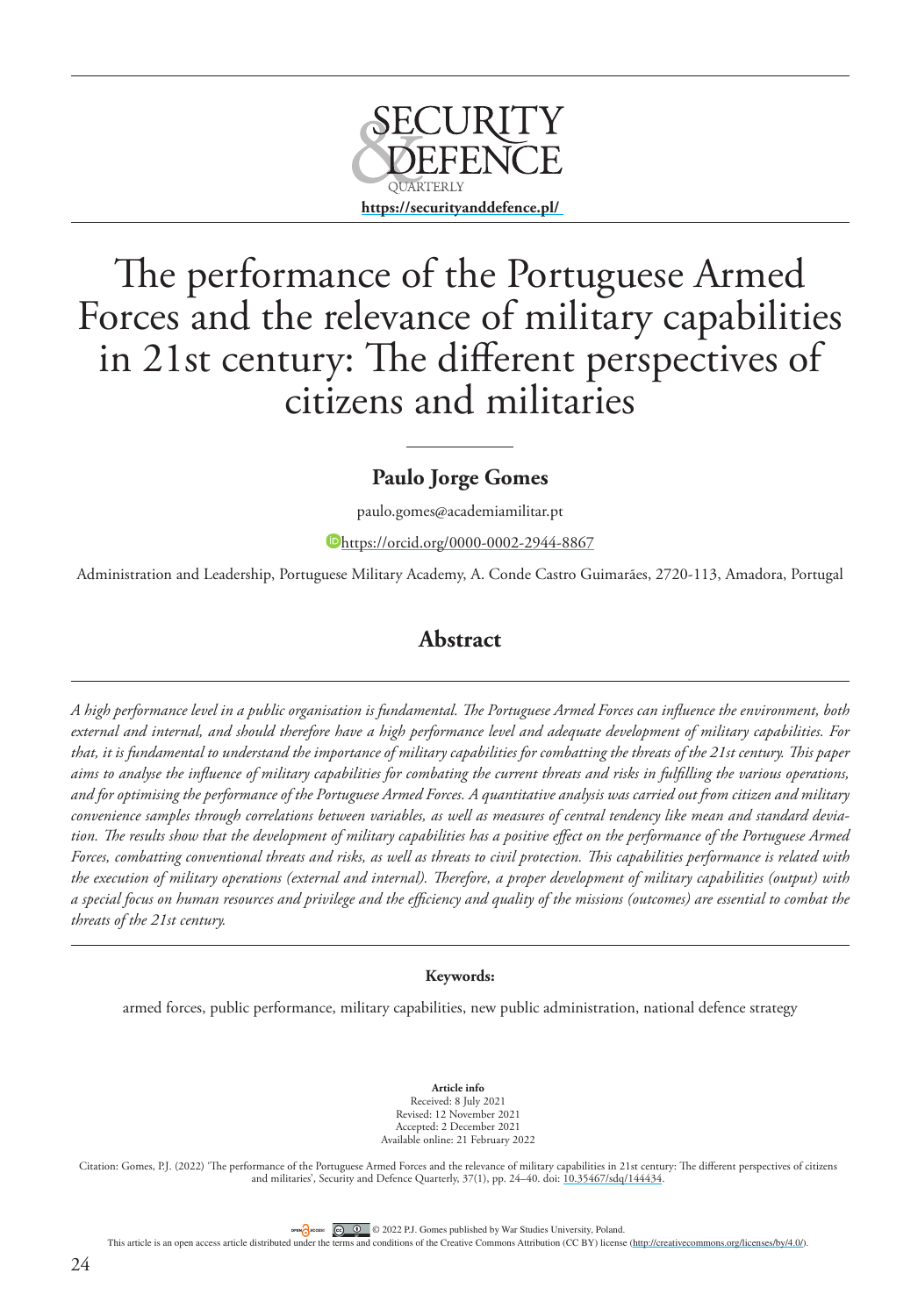# **Introduction**

The current strategic context resulting from current budget constraints and rapid techno-<br>logical change poses new challenges for states. These challenges require a rapid response capacity from public and private organisations. These organisations should be able to decide, in a timely manner, to respond to the needs of the market, society and the current security environment [\(Borges, 2013;](#page-13-0) [Garcia, 2015;](#page-14-0) [Gomes, Mendes and Carvalho, 2010;](#page-14-1) [Vicente,](#page-16-0)  [2011](#page-16-0)). In the context of public organisations, new theoretical movements have emerged within the scope of a New Public Administration: New Public Management (NPM), New Public Governance (NPG), Public Value Management (PVM) and New Public Service (NPS).

In the New Public Administration, public organisations should produce a public service with higher quality, optimising their performance in terms of the components of the public management cycle (inputs, outputs, activities and outcomes) and the respective efficiency and effectiveness indexes (Alford and O'Flynn, 2009; [Gomes, Mendes and](#page-14-1)  [Carvalho, 2010](#page-14-1); [Moore, 2012](#page-15-0); O'Flynn, 2007).

The improvement of performance in the public sector is becoming more focussed on the organisational products produced (outputs) and not so much on the resources that come in (inputs), and the results that have an impact on society (outcomes) are also increasingly relevant [\(Epstein and Buhovac, 2009;](#page-14-2) [Dooren, Bouckaert and Halligan, 2015;](#page-14-3) [Webber,](#page-16-1)  [2004\)](#page-16-1). This approach varies from organisation to organisation, as does the best way to adopt and implement this management process [\(Dooren, 2005\)](#page-14-4).

One of the current public organisations at the service of the State with the potential to influence the environment, both internally and externally, is its Armed Forces, and it is crucial that they are also at the service of civil society. At the level of Armed Forces, their military capabilities are essential. These are what allow countries to defend themselves against threats and adversaries, national and foreign, in a perspective of being ready to act whenever necessary. These capabilities constitute the output of military power (Aberdeen, Thiébaux and Zhang, 2004; [Heng, 2012\)](#page-15-1).

Regarding the performance of Portuguese Armed Forces, under the current Strategic Concept of National Defence, it is essential to develop military capabilities, to face and respond to these threats and risks and to fulfil international commitments. In order for the Portuguese Armed Forces to provide a quality public service with an adequate organisational performance, they should be able to enhance the components of the public management cycle, namely, their final product (output) to allow them to carry out their missions in different scenarios (outcome).

This article aims to analyse the influence that military capabilities have in combatting current threats and risks, in fulfilling the various missions, as well optimising the performance of the Portuguese Armed Forces. In this sense, it is intended to answer the following research question: What is the impact of the military capabilities in the performance of the Portuguese Armed Forces? In terms of methodology, given the nature of this investigation, a quantitative analysis was carried out through data collection from a convenience sample of citizens and Portuguese military officers participating in promotional and training courses at the Portuguese Military University Institute.

# **Threats to humanity in the 21st century**

The current security environment is faced with a wide variety of threats, risks and challenges. The threats and risks may be the same as in the last century but they currently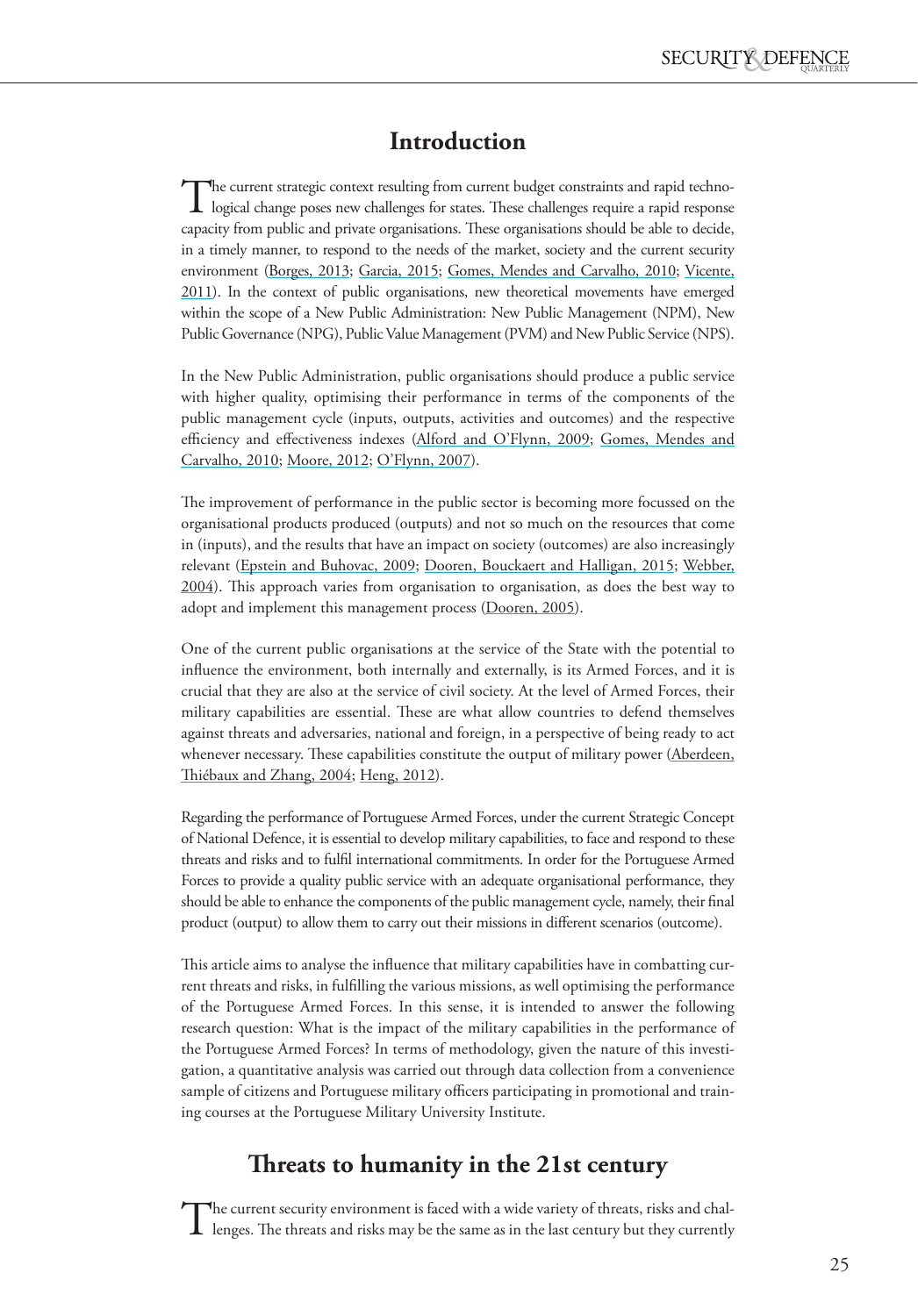have different acuity and perceptions. In addition, citizens "own perceptions of current threats and risks do not always coincide with countries" institutional views ([Borges, 2016](#page-13-1); [Drent, Hendriks and Zandee, 2015\)](#page-14-5). A threat is any intentional and violent event, action or event that jeopardises human lives, the unity of the international system, international peace and security ([Pires, 2016](#page-15-2); [United Nations, 2004](#page-16-2)).

In view of the current security paradigm, it is therefore logical to state that new, transnational and more complex threats, like the expansion of activities associated with terrorism and transnational organised crime, the globalisation of cyber threats, the emergence of regional civil and military conflicts and natural disasters, bring to light more difficulties in terms of global peace and internal security [\(Bachmann and Gunneriusson, 2015;](#page-13-2) [Duke](#page-14-6)  [and Ojanen, 2006;](#page-14-6) [Feiteira, 2016;](#page-14-7) [Ritchie, 2011](#page-16-3)). These transnational and hybrid threats present a high risk for a State, interfering in its functions, and have a high potential for exploiting structural and cyclical vulnerabilities. Therefore, several countries ought to establish and update national defence measures ([Bachmann and Gunneriusson, 2015](#page-13-2); [Fernandes, 2005](#page-14-8)).

As for the different threats and risks to security, [Borges \(2016\)](#page-13-1) analyses the institutional perspectives of transnational threats and risks based on a comparative analysis of the national strategies of the five permanent members of the Security Council of the United Nations (UN). Although the sample is small, the study is representative in terms of political, economic, and military weight. In this study, the author concludes that the threats of five of the members of the UN CS Council "are mostly common with regard to transnational threats, despite the different readings that are occasionally made of the same threats and the different regional and local concerns, issues directly and comprehensively related to the values, interests and political objectives of each State" (Borges, [2016](#page-13-1), p. 48).

As Portugal is a member (founder) of the North Atlantic Treaty Organisation (NATO), it is also responsible for contributing to strengthening it through the cooperative defence of peace and security in the European and Euro-Atlantic regions, within the scope of its international commitments with NATO. The modern security environment contains a wide and growing set of challenges for the security of territory and populations. Citizens of allied nations depend on NATO for their defence. Thus, NATO's essential mission will remain the same: ensuring that it remains an unparalleled community of freedom, peace, security and shared values ([NATO, 2010](#page-15-3)). NATO's current defence stance is based on an effective combination of systems, weapons and forces trained to work together seamlessly. This situation suggests that member countries must have adequate and always ready capabilities for facing these threats, and it is essential to invest correctly (Drent, Hendriks and [Zandee, 2015\)](#page-14-5).

At NATO level, the concept of continuing to be effective against new threats remains, identifying collective defence, crisis management and cooperative security as the essential tasks to be carried out to ensure the safety of its members. By specifying these tasks better [\(NATO, 2010](#page-15-3)), at the level of collective defence, it is essential to develop and acquire military capabilities to face the current threats, through multinational cooperation, to obtain economies of scale, reducing costs and providing interoperability of means. The NATO Defence Planning Process is the primary means of identifying and prioritising the necessary resources, with an emphasis on the defence industry in member countries. Adequate resources and new partners are required in times of change, namely to:

• reconfigure the link between member countries against new threats and to guarantee the security of citizens;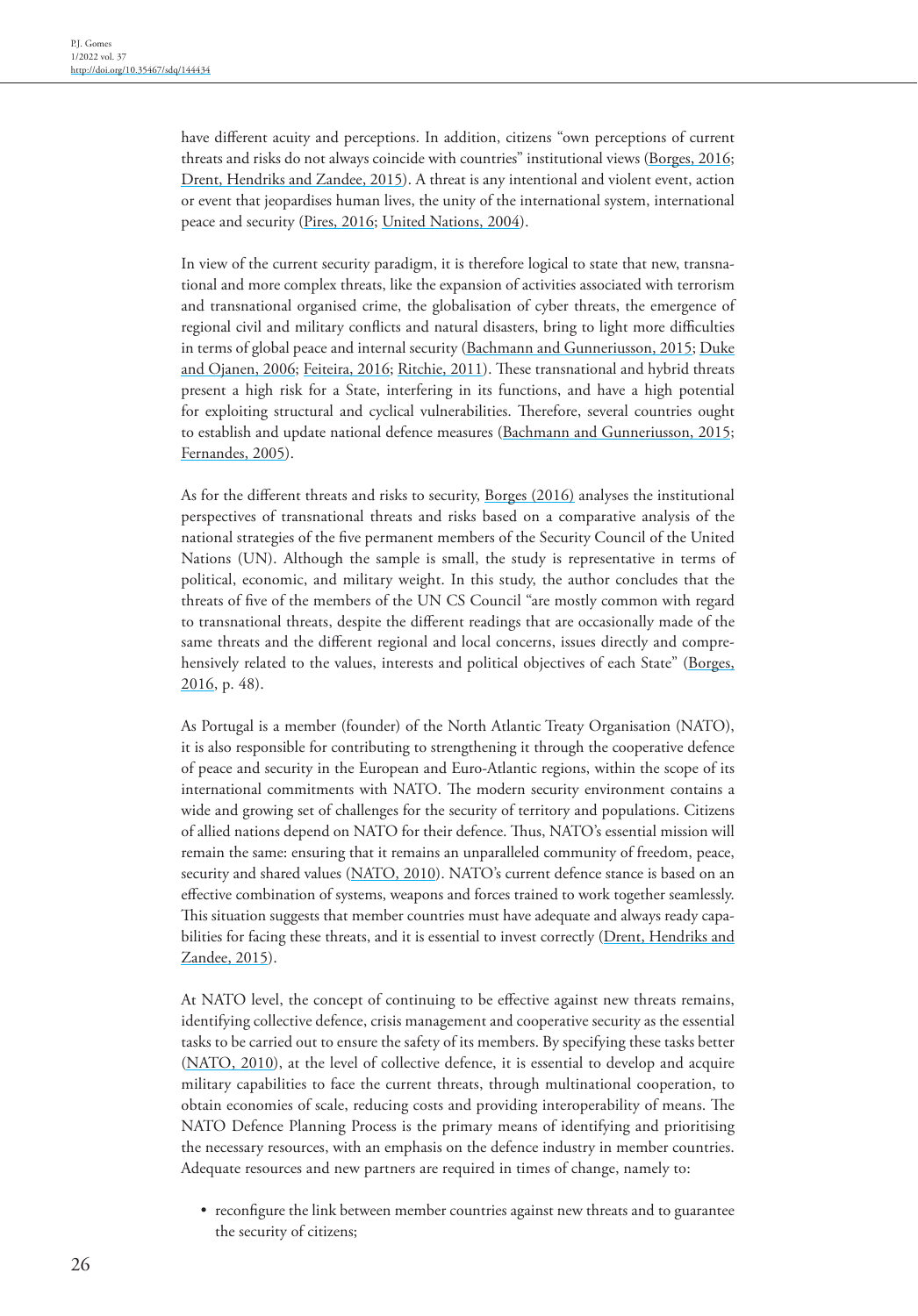- work more closely with important international partners, namely the United Nations, the European Union and Russia, in the prevention and management of crises and conflicts;
- create conditions for a world without nuclear weapons; however, if there are nuclear weapons in the world, NATO will remain a nuclear Alliance;
- commit NATO to a more effective, efficient, and flexible alliance, so that taxpayers can see results in terms of money invested in defence.

The great certainty for the future is that NATO cannot depend on the power of the USA. The investment in the defence of the different member countries should be appropriate and reach 2% of the weight of the Gross Domestic Product in 2024 ([Zandee, 2019\)](#page-16-4).

At the level of analysis of current challenges (threats and risks) to national security and defence, the measurement variables used are those suggested either by [Feiteira \(2016\)](#page-14-7) or by [Borges \(2016\)](#page-13-1) in terms of the security strategies of several countries and organisations. These challenges are those contained in the Eurobarometer 432 questionnaire and are also in line with the current Strategic Concept of National Defence (Ministério da Defesa Nacional, 2013):

- Organised crime;
- Terrorism;
- Cybercrime;
- Border management;
- Natural and man-made disasters.

# **Public organisational performance**

Performance management took on a more relevant role from the end of the seventies onwards, being seen as an integrated approach, to ensure the sustainable success of an organisation. The development of the New Public Administration was based on a variety of ideas from public management theories [\(Gruening, 2001](#page-14-9); [Osborne, 2006](#page-15-4)), with the aim of bridging the weaknesses and improving the strengths of business management.

With the introduction of business criteria and principles of public management, such as competition between the services provided, the increase in power and citizen participation, the public sector should be as efficient and effective as possible. These principles and ideas are emphasised by the approach called Public Value Management (PVM), in which public value results mainly from organisational performance [\(Moore, 2003](#page-15-5), p. 18, [2012](#page-15-0); [Moore and Khagram, 2004;](#page-15-6) [Stoker, 2006\)](#page-16-5). In addition to this approach, at the level of the New Public Administration, new ways of enhancing relations between citizens and public organisations have also been seen. Responding to citizens' preferences should be one of the current major objectives so that they play an active part in improving the quality of services (O'Flynn, 2007).

The focus of public management should be citizens, the community and civil society, so there must be a more humanistic approach and public policies favourable to democracy.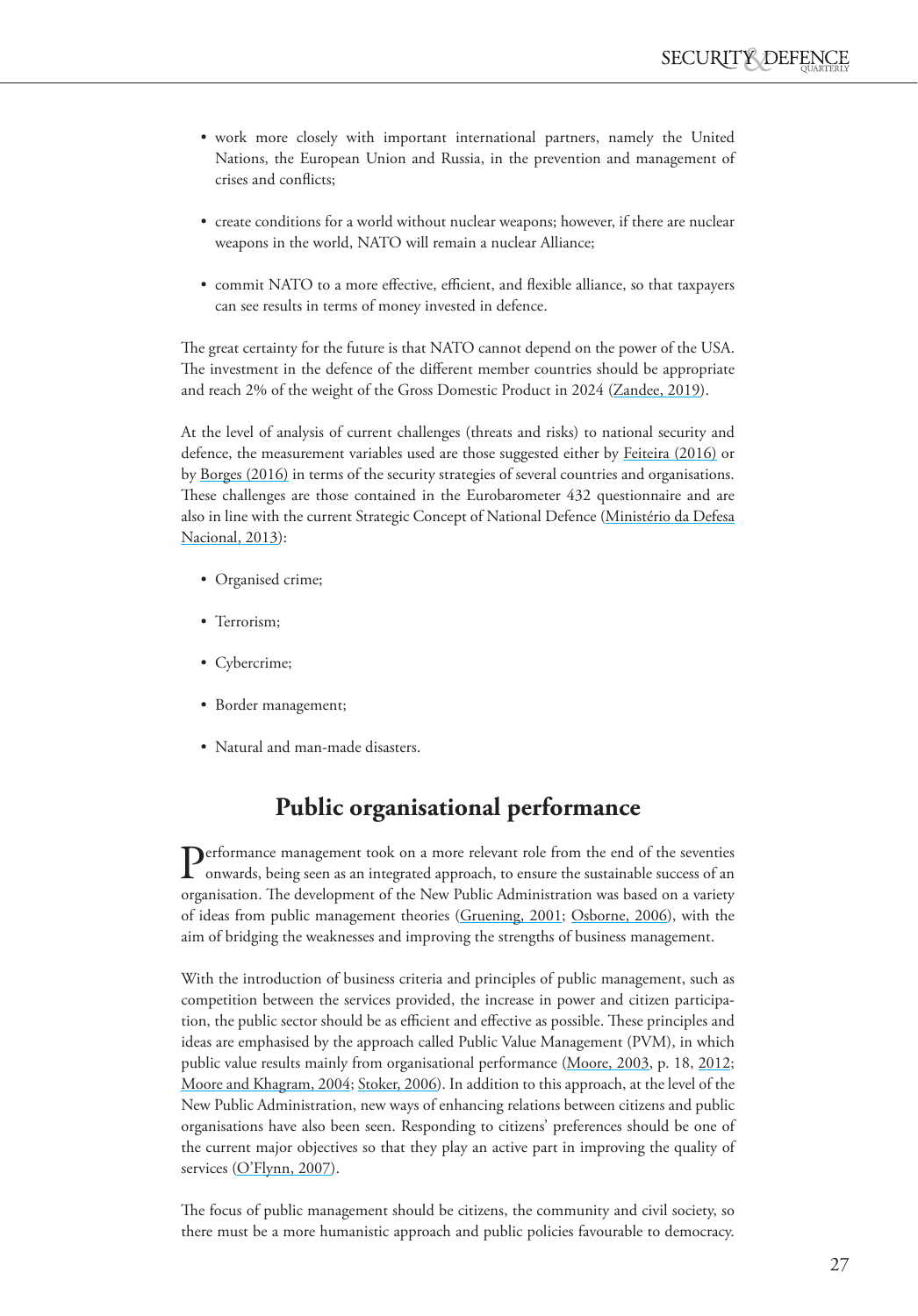In this way, a new relationship is established between the state and society [\(Robinson,](#page-16-6)  [2015\)](#page-16-6). The citizen must be valued, and must be distinguished from a simple consumer of public goods and services ([Bryson, Crosby and Bloomberg, 2014;](#page-14-10) [Denhardt and](#page-14-11)  [Denhardt, 2000](#page-14-11)).

Organisational performance is obtained when the inputs produce the quantity and quality of the desired outputs through the organisation of activities, resulting in adequate outcomes for society. Assessment of the organisations' outcomes is the main interest of performance management ([Bouckaert, 2013; Dooren, 2006;](#page-13-3) [OECD, 2009](#page-15-7)). But, regarding the performance of public organisations, the inputs are difficult to measure and the outputs are hard even to conceptualise (Klein et al., 2013). For a public organisation to optimise its organisational performance, it is important to understand the inputs that go to the organisation, the outputs made based on these inputs, and the outcomes that result from being made available to the society of outputs. Good organisational performance is thus obtained through the appropriate combination of these components (inputs, outputs and outcomes), analysing the following variables ([Bouckaert, 2013;](#page-13-3) [Dooren, 2006](#page-14-12); [OECD,](#page-15-7)  [2009\)](#page-15-7):

- efficiency: number of resources used per unit of service provided;
- productivity: quantity of service provided per unit of resource used;
- effectiveness of the service provided: number of effects or impacts on society per unit of service provided;
- cost-effectiveness ratio (economy): amount of social benefit per unit of resource used.
- quality: reflect the set of properties and characteristics of goods or services, giving them the ability to satisfy the explicit or implicit needs of users.

## **The Portuguese armed forces performance**

The adoption of business principles at the level of public management implies that the public sector must be efficient and effective to improve its performance. The need for a New Public Administration focused on high organisational performance now appears as a need in terms of the literature on public administration management.

With regard to public organisations, [Moore \(2003](#page-15-5), p. 18, [201](#page-15-8)3) and Moore and Khagram [\(2004\)](#page-15-6) believes that citizens want their governments to have a combination of the following objectives that enhance public value:

- high performance public services and not simply bureaucratic;
- efficient and effective public organisations to achieve the desired social results;
- public organisations that operate fairly and lead to fair conditions in society at large.

In terms of public organisational performance, the current emphasis is centred on the efficiency and effectiveness of the organisation and its results ([Moore and Khagram, 2004](#page-15-6)). The efficiency improvement can be achieved by increasing the outputs with the same inputs (inputs), or maintaining the results with a reduction in the inputs. Such as Julnes and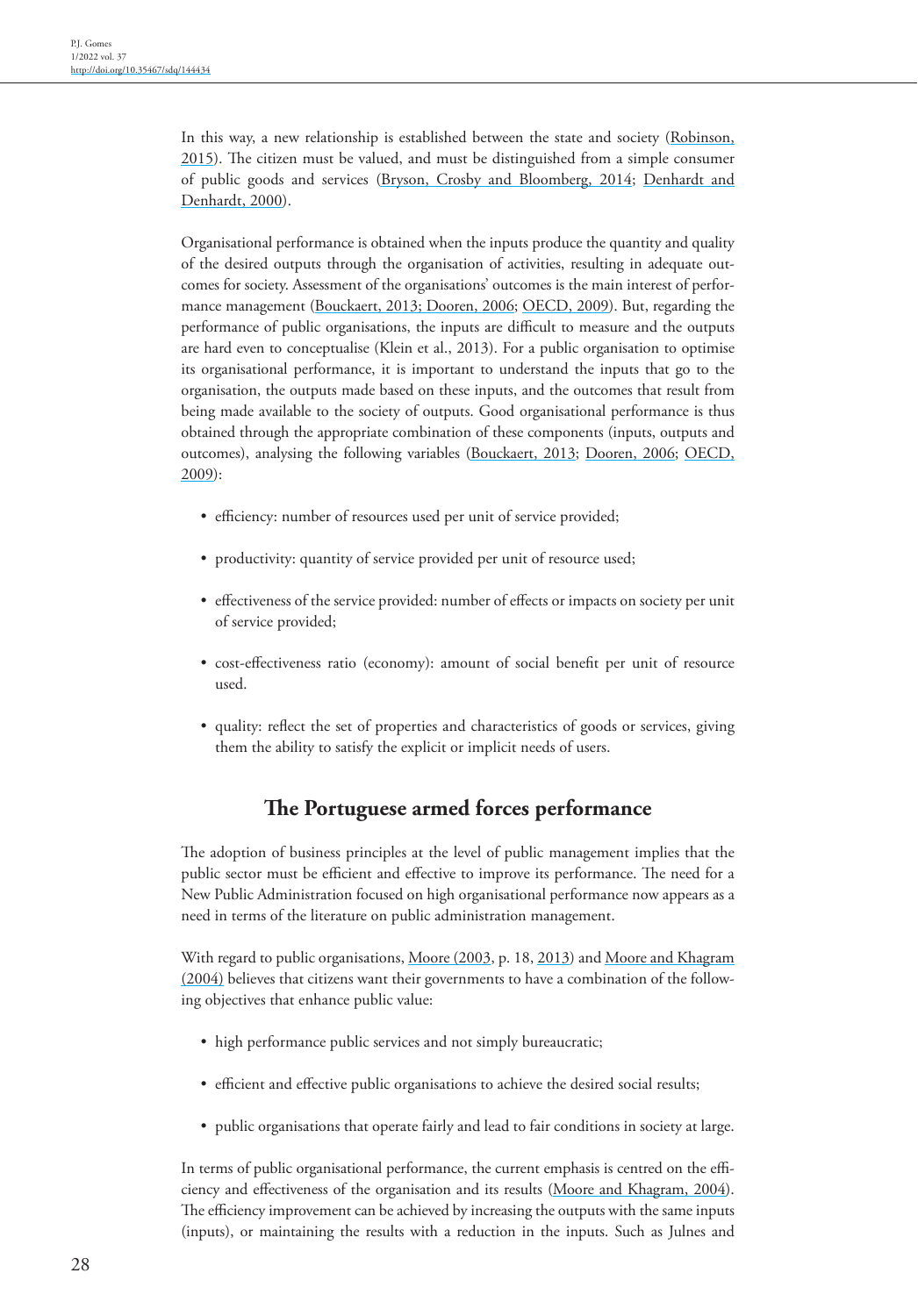Holzer (2001) and [Poister \(2003\)](#page-15-9) found that outputs are essential to achieving outcomes, with output measures being more widely used than measures of inputs and outcomes. Output measures are fundamental in the allocation of resources, in the management and monitoring of programmes and, also, in the dissemination of information for management.

The importance of achieving the right outputs (outputs) is emphasised, preferably by efficiently managing the inputs (inputs) in order to improve the results (outcomes) and, thus, bring added value to public organisations ([Boland and Fowler, 2000](#page-13-4); [Webber, 2004](#page-16-1)). Organisational performance is maximised when the inputs produce the desired outputs in quantity and quality through the organisation of activities, resulting in adequate outcomes for society [\(Bouckaert, 2013](#page-13-3); [Dooren, 2006](#page-14-12); [OECD, 2009](#page-15-7)). Figure 1 emphasises the relationship between efficiency and effectiveness in order to optimise organisational performance at the public sector level.

The measurement of outputs has two distinct advantages, namely, it uses more general performance indicators and provides opportunities for practical learning ([OECD, 2009](#page-15-7)). "Despite many uncertainties in the relationship between public sector outputs and the intended results or outcomes, measuring outputs is fundamental to any empirical understanding of performance in the public sector" ([OECD, 2009,](#page-15-7) p. 43). However, the nature of the outputs is different between organisations, and should be adjusted, thus allowing to create results with an effect on society ([Dooren, 2006](#page-14-12)).

The performance of the Portuguese Armed Forces is associated with the inherent fulfilment of the missions according to their Strategic Concept of National Defence (Estado – Maior General das Forças Armadas, 2018). In order to perform, it is essential to implement a capacity planning methodology, considering efficiency and effectiveness criteria i.e. how well the Armed Forces uses those resources for military purposes ([Beckley, 2010](#page-13-5)). In Portugal, priority should be given to the development of capacities that contribute to [\(Aguiar-Branco, 2014\)](#page-13-6):

- participation in international theatres, within the scope of cooperative or collective security, or in an autonomous framework, for the protection of Portuguese communities abroad in areas of crisis or conflict.
- national surveillance and assertion in maritime areas under national jurisdiction.
- increased resilience against cyber-attacks.
- the consolidation of the Portuguese Armed Forces as a modular, flexible, and modern organisation and adapting them to the new security environment, which will imply synergies in capacity building, maintaining the objective of a credible deterrent capacity.



**Figure 1. The public management cycle to optimize performance. Source: Adapted from [Moore](#page-15-0)  [\(2013\).](#page-15-0)**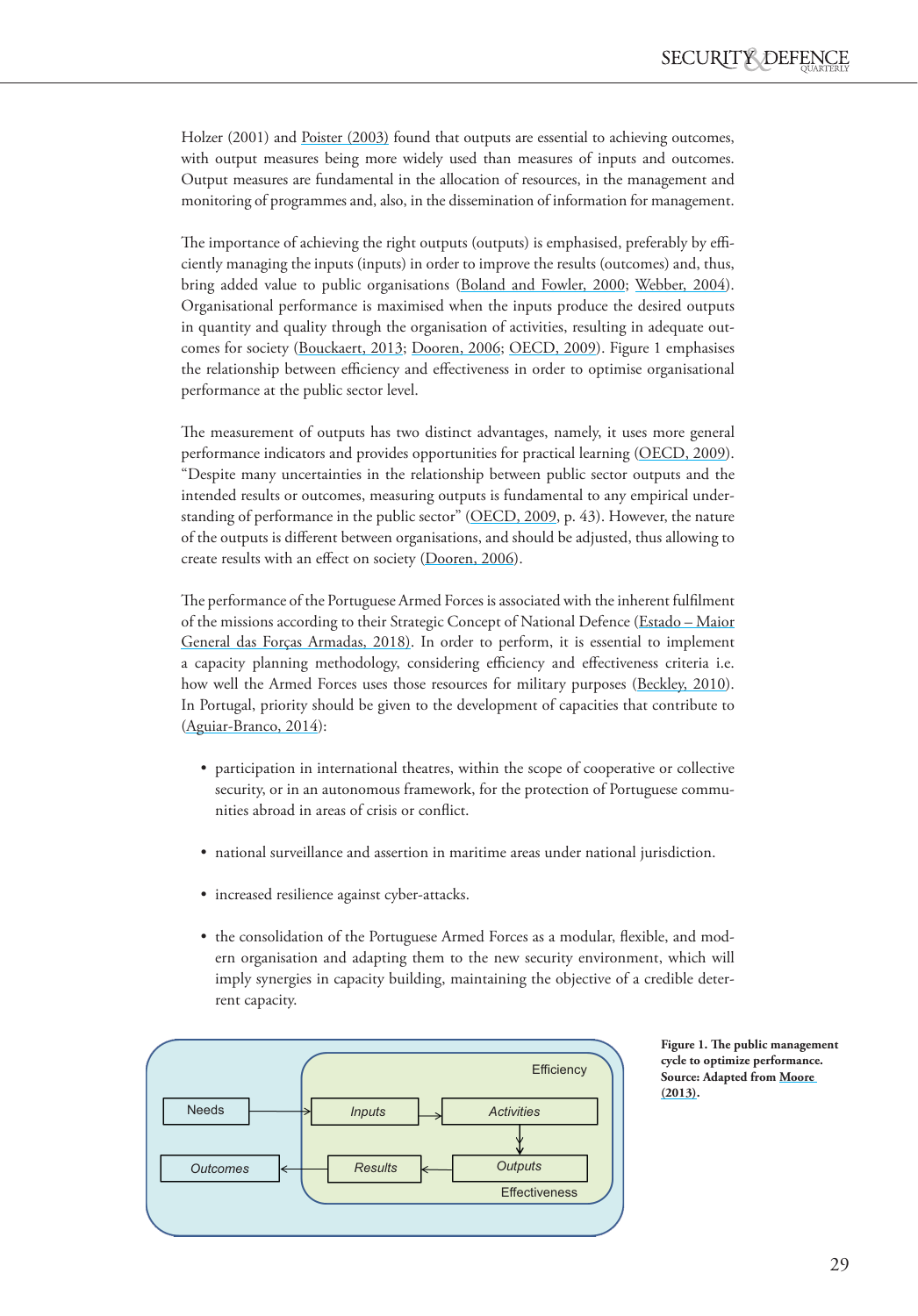# **Military defence planning for capabilities in Portugal**

For public organisations, the creation, development and management of capabilities is a central point for achieving public goals (Klein et al., 2013).

In Portugal, "military capabilities are understood as the set of elements that are articulated in a harmonious and complementary manner that contribute to the realisation of a set of operational tasks or effect that it is necessary to achieve. It comprehends components of doctrine, organisation, training, material, leadership, personnel, infrastructure and interoperability" [\(Aguiar-Branco, 2014](#page-13-6), p. 23657). These capabilities are the final product produced by the Portuguese Armed Forces, i.e. their output ([Garcia, 2015;](#page-14-0) [Santos, 2013](#page-16-7)).

The development of adequate military capabilities becomes fundamental and more important than operations in the performance of Armed Forces, allowing countries to defend themselves against threats and adversaries, national and foreign, not only to face and respond to the most likely threats and risks, but also to achieve international commitments and certain outcomes (Hannay and Gjørven, 2021; [Ritchie, 2011](#page-16-3); [Tardy, 2018](#page-16-8)).

It appears that combatting the various threats and risks is one of the main priorities of Portuguese National Defence at the moment, but they are quite different, as is the way to combat them. The development of military capabilities at the level of the Portuguese Armed Forces is essential to face and respond to the most likely threats and risks to ensure the safety of citizens, ensuring one of the objectives of the current national defence policy [\(Garcia, 2015](#page-14-0)).

Presently, the number of personnel and the financial resources available for the development of the main programmes for the re-equipment and support of the Portuguese Armed Forces are particularly constraining. These current conditions mean that it is essential to improve organisational performance. The current Portuguese Military Defence Planning Cycle was defined through a Ministerial Guiding Directive, $\frac{1}{1}$  with the purpose of implementing a security planning system based on the development of military capabilities to achieve the outcomes and carry out operations. It is intended, therefore, to define the requirements of these capabilities through:

- identification of gaps considered as priorities;
- definition of the objectives of capabilities;
- implementation and development of these capabilities;
- a review of results.

In the same Directive, it is also emphasised that priority should be given to the development of capacities that contribute to participation in international Theatres of Operations within the scope of cooperative or collective security, maintaining a credible deterrent capacity and adapting these capacities to the new environment of safety.

To implement the military capabilities planning methodology and align national planning with the NATO planning cycle, the Portuguese Ministry of Defence approved another Directive in 2014, noting that the development of military capabilities is a fundamental activity in which greater effort is required. Focused on the future, the clear identification

*1 Order no. 04 / MDN / 2011, of January 31.*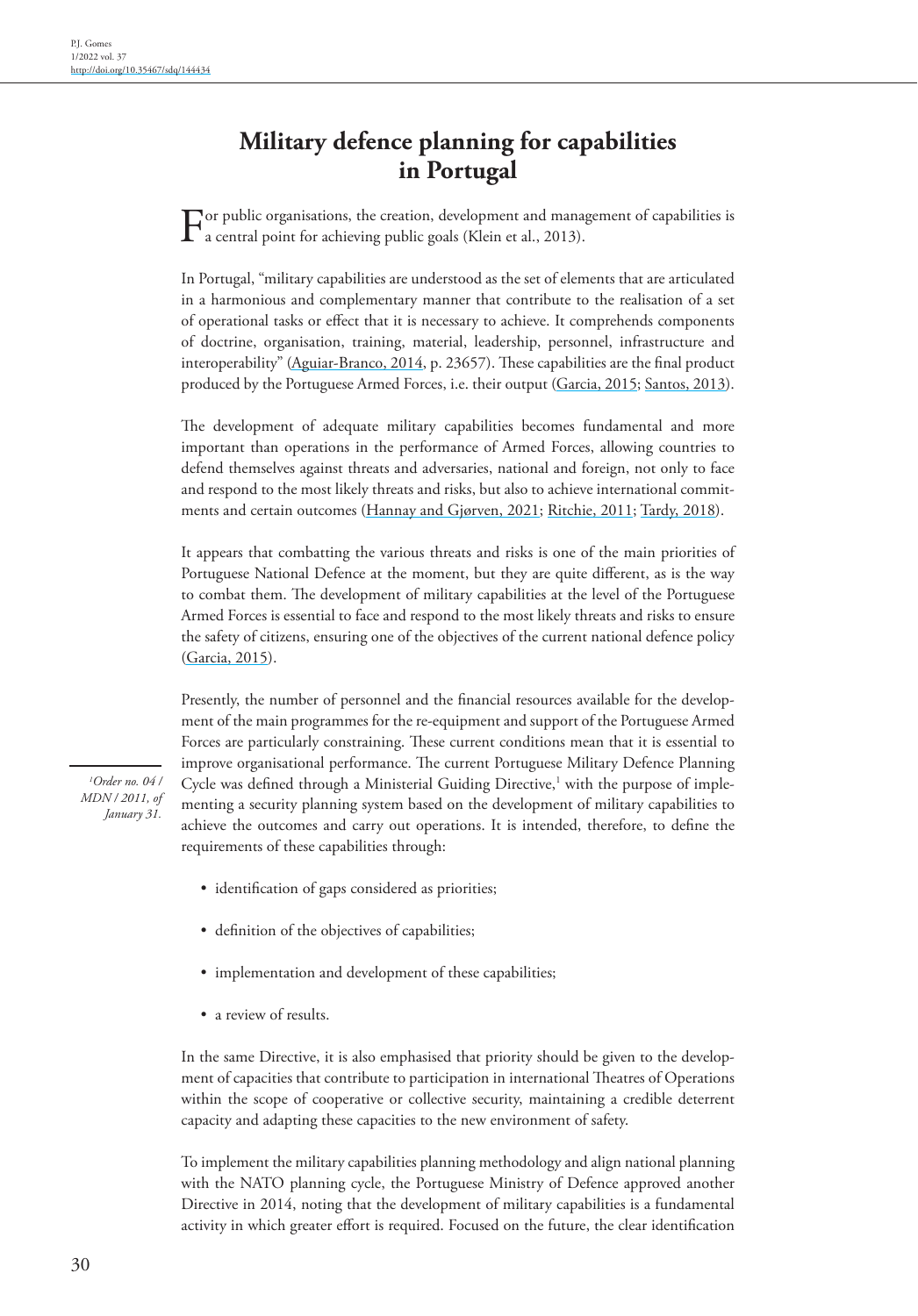### **Figure 2. Research model.**



of capabilities and how to achieve them is a priority that must be integrated at different levels, always including the essential assessment of available resources and defined expenditure ratios.

The Portuguese Armed Forces should thus be able to generate and exploit the military capabilities that allow them to carry out their missions in the various general scenarios, and their employment in these scenarios must respect the priorities and guidelines contained in the Strategic Concepts ([Garcia, 2015\)](#page-14-0). The execution of these missions makes it possible to identify areas of potential intervention by the Portuguese Armed Forces for their defence or for capacity development. The military effectiveness of these capabilities, in addressing the most likely threats and risks and in fulfilling international commitments, becomes the outcome (Tellis *et al.*, 2000).

In terms of the performance of the Portuguese Armed Forces, these being a subsector of Public Administration and with a continuous need for modernisation of equipment, our research model analyses the influence that military capabilities (outputs) have on performance, in the fight against current threats and risks and through the fulfilment of the various missions (outcomes).

The research model underlying this investigation is described in the Figure 2 below, proposing the following hypotheses:

- H1: The development of military capabilities has a positive effect on the combat of actual threats and risks by the Portuguese Armed Forces.
- H2: The development of military capabilities has a positive effect on Portuguese Armed Forces operations.
- H3: The development of military capabilities has a positive effect on the performance of Portuguese Armed Forces.

# **Methods**

In terms of the research methodology, given the exploratory nature of this investiga-<br>tion, a quantitative analysis was carried out. This type of analysis seeks to determine n terms of the research methodology, given the exploratory nature of this investigathe existence of relationships, based on the current forecast or finding of some phenomena [\(Creswell, 2003](#page-14-13)). At the level of quantitative analysis, univariate, bivariate and multivariate analyzes were performed (Marôco, 2014). The univariate analysis consisted of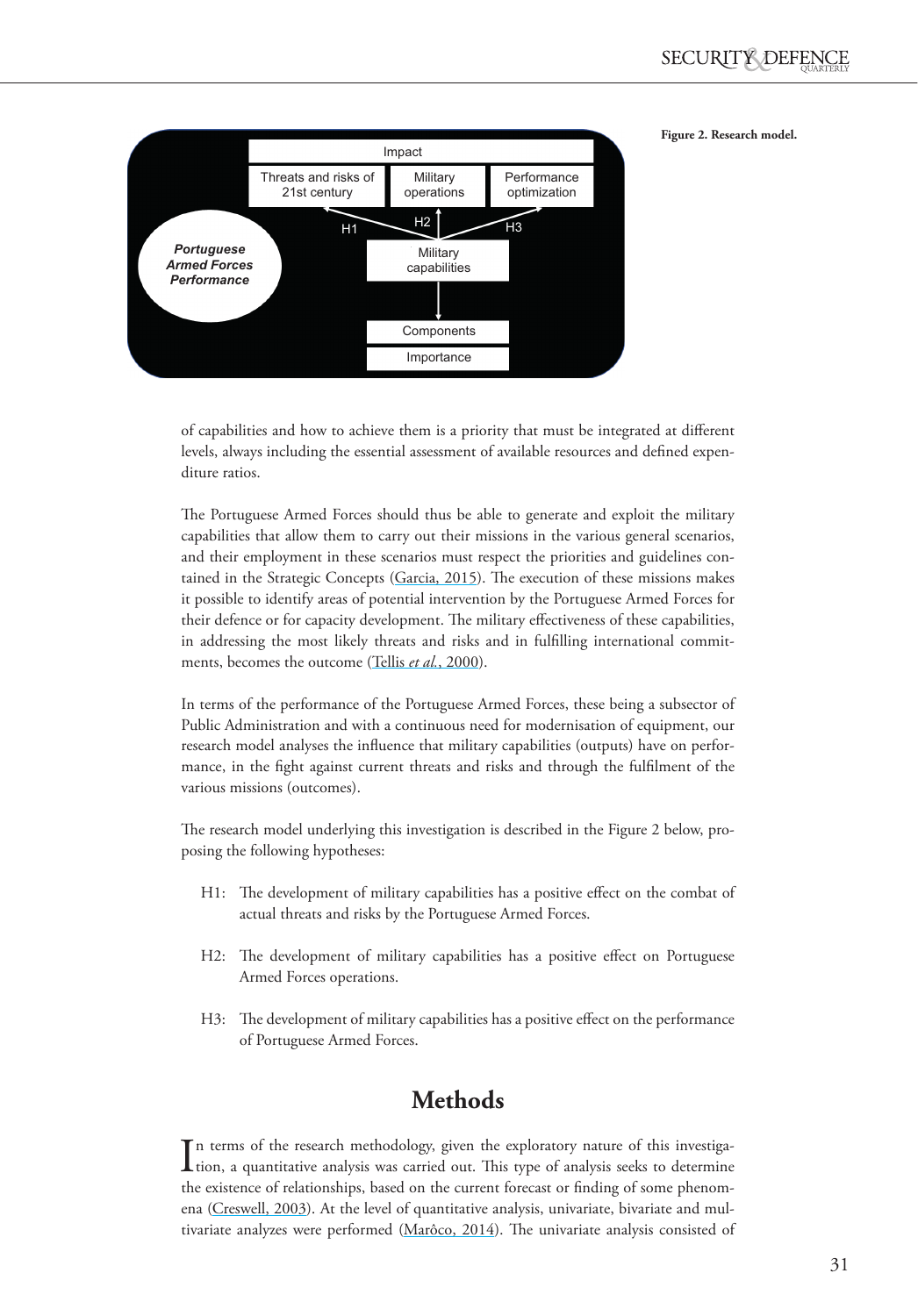descriptive statistics (mean) regarding the importance of the various items analysed and also comparison of means of these items between the samples. For the comparison of means, the parametric t-Student test was used, being the most adequate test to analyse means of the same variable or the characteristic observed on two independent samples of individuals ([Pocinho and Figueiredo, 2000\)](#page-15-10).

The bivariate analysis consisted of performing correlations, using the bivariate linear correlation (Pearson's r), to determine the strength or intensity of a linear association between the respective variables ([Brites, 2016\)](#page-14-14). According [Mukaka \(2012\),](#page-15-8) correlations above 0.9 indicate a very strong correlation, between 0.7 and 0.9 indicate a strong correlation, between 0.5 and 0.7 moderate and between 0.3 and 0.5 weak.

An exploratory factor analysis (EFA) was also carried out (Marôco, 2014) to reduce the information inherent to the influence that military capabilities can have on the performance of the Portuguese Armed Forces. It was found that the total explained variance was greater than 60%, but that the reliability of the extraction of the constructs was acceptable (Cronbach's alpha > 0.6). The citizens who pay for the Armed Forces should influence and indicate their needs on national basis in terms of security and defence [\(Ritchie, 2011](#page-16-3)). To meet the interests of citizens and the guidelines defined by the military, the sample chosen to answer the questionnaire was as follows:

- a convenience sample of Portuguese Officers from various posts (115 militaries) on graduation and promotion courses that teach these topics;
- a convenience sample of Portuguese citizens with a higher level of education.

In terms of the author's questionnaires, the 7-point Likert scale was preferred in order to maximise the intended effects ([Krosnick and Presser, 2010](#page-15-11)), where 1 corresponds to the lowest value and 7 corresponds to the highest value of the scale.

The answers "Don't know / don't answer" were considered missing values [\(Hair et al., 2017](#page-14-15)).

The quantitative analysis was performed using the statistical program IBM SPSS *Statistics* 27.0.

# **Results**

Relatively to security threats (Table 1), according to the EFA, made to the global sample (KMO = 0.764), it was possible to ascertain two constructs. These constructs concern "conventional threats" (46.2% of the variance) and "natural and man-made disasters" (16.9% of the variance), the latter being the most important construct (mean = 6.16,  $σ = 0.93$ ).

The militaries differentiate these threats and their nature more, highlighting the growing importance of "conventional threats." For citizens, although "terrorism" remains one of the most important threats, "natural and man-made disasters" (a national threat) are the second most important. The results also show that "natural and man-made disasters" should even be investigated as a separate (construct) factor, and the importance given to this threat by citizens is quite different from the importance given by the militaries (this threat is just the fifth most important for the military).

As for the Armed Forces' missions to deal with the current threats and risks to national security (Table 2), the AFE allowed two constructs to be obtained concerning "and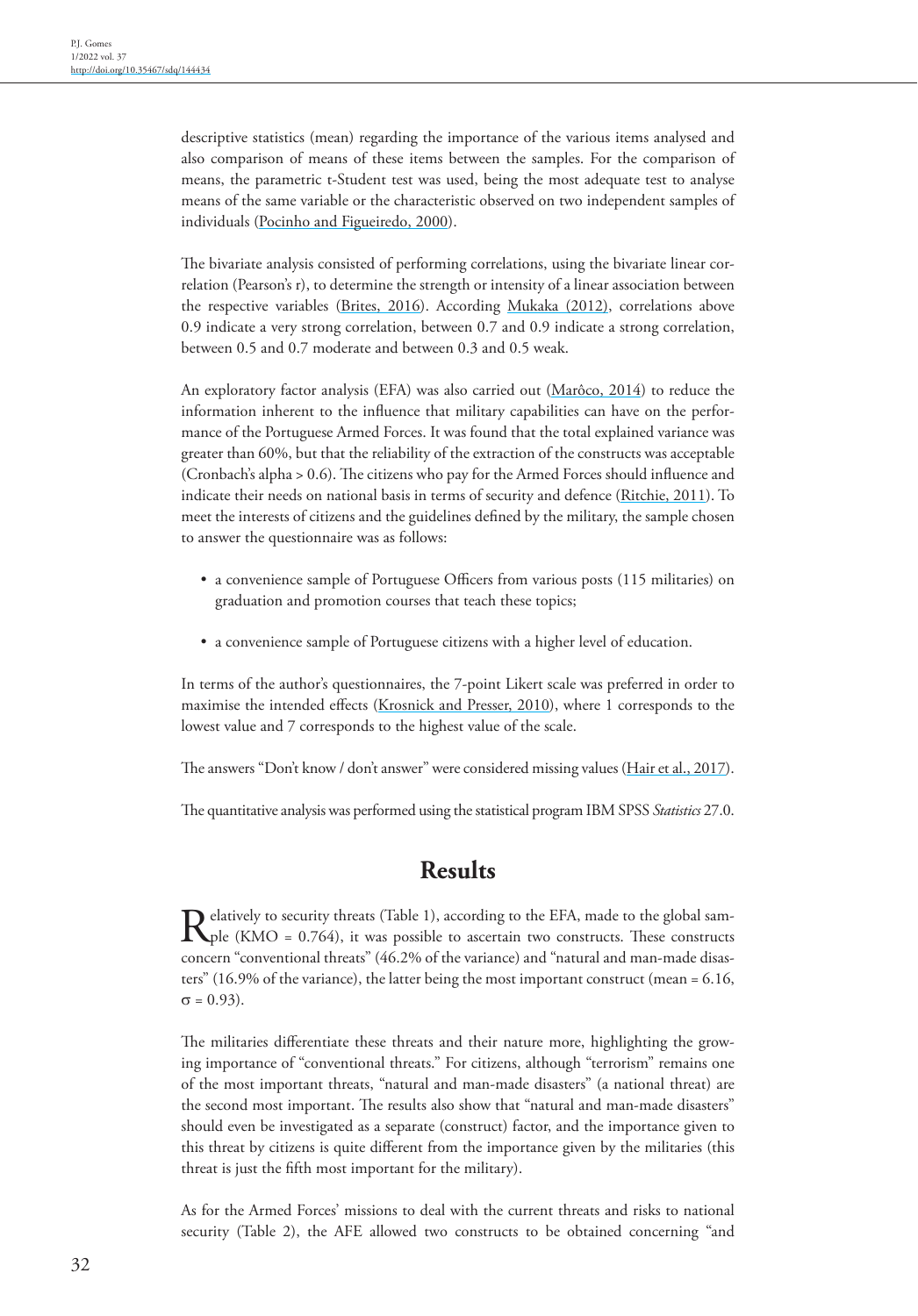| Table 1. Analysis of items and    |
|-----------------------------------|
| constructs for the challenges of  |
| <b>Portugal National Defence.</b> |

| Importance<br>attributed to the                                      |                           | <b>Constructs Global sample</b><br><b>Factor loadings</b> |            |                       |                         |                                      |
|----------------------------------------------------------------------|---------------------------|-----------------------------------------------------------|------------|-----------------------|-------------------------|--------------------------------------|
| following challenges<br>to Portugal's national<br>security & defence | Militaries sample<br>Mean | Citizens sample<br>Mean                                   | T-test     | Global sample<br>Mean | Conventional<br>threats | Natural and<br>man-made<br>disasters |
| Organised crime                                                      | 6.19                      | 6.18                                                      | 0.047      | 6.18                  | 0.776                   | 0.199                                |
| Border defence                                                       | 5.56                      | 5.67                                                      | $-0.731$   | 5.62                  | 0.686                   | 0.475                                |
| Natural and<br>man-made disasters                                    | 5.99                      | 6.28                                                      | $-2,617**$ | 6.15                  | 0.273                   | 0.966                                |
| Terrorism                                                            | 6.1                       | 6.29                                                      | $-1,674$   | 6.22                  | 0.773                   | 0.27                                 |
| Cybercrime                                                           | 6.36                      | 6.26                                                      | 0.919      | 6.3                   | 0.671                   | 0.084                                |
| Alpha Cronbach                                                       |                           |                                                           |            |                       | 0.703                   |                                      |
| Eigenvalue                                                           |                           |                                                           |            |                       | 2.31                    | 0.844                                |
| Explained variance                                                   |                           |                                                           |            |                       | 46.19%                  | 16.87%                               |
| <b>KMO</b>                                                           |                           |                                                           |            |                       | 0.764                   |                                      |
| Construct mean                                                       |                           |                                                           |            |                       | 6.08                    | 6.16                                 |
| Militaries construct                                                 |                           |                                                           |            |                       | 6.05                    | 5.99                                 |
| mean                                                                 |                           |                                                           |            |                       |                         |                                      |
| Citizens' construct<br>mean                                          |                           |                                                           |            |                       | 6.11                    | 6.28                                 |
| Construct T-test                                                     |                           |                                                           |            |                       | $-0.603$                | $-2,597*$                            |

 $*$  and  $**$  indicate p < 0.05 and p < 0.01 respectively.

*Note:* Scale (1 = Not important at all;  $4 =$  Neither important nor important;  $7 =$  Extremely important).

executing military missions" that represents 50.4% of the explained variance and the construct of "Guaranteeing the internal security of citizens" which explains 20.3% of the variance. However, from the analysis of the Portuguese Armed Forces missions that best suit national security, differences of importance have emerged between the samples from militaries and citizens. The militaries agree more with Armed Forces missions that aim to guarantee sovereignty and international peace (missions and military nature). The citizens give priority to missions to "ensure the internal security of citizens," with a statistically significant difference between militaries and citizens (t =  $-3.166$ ; p < 0.001). These types of missions present the higher degree of agreement to ensure national security and defence (mean =  $6.29$ ,  $\sigma$  = 0.92). So, while the militaries give more importance to missions that guarantee the national independence and international peace, citizens prioritise missions that are aimed at guaranteeing the internal security of citizens.

Regarding the performance of the Armed Forces according to the current principles of the New Public Administration (Table 3), the EFA to the global sample (KMO =  $0.841$ ) reveals just one construct that refers to how the Portuguese Armed Forces act (61% of the explained variance). Acting with "efficiency" obtained a low factor loading (0.399) and is also of less importance (mean = 5.89,  $\sigma$  = 1.17). But there is a significant difference statistically between militaries and citizens (t =  $-4,171$ ; p < 0.001). For citizens, it is one of the most important ways of acting. In developing a model of performance, the results obtained reinforce the importance of efficient management of the Portuguese Armed Forces.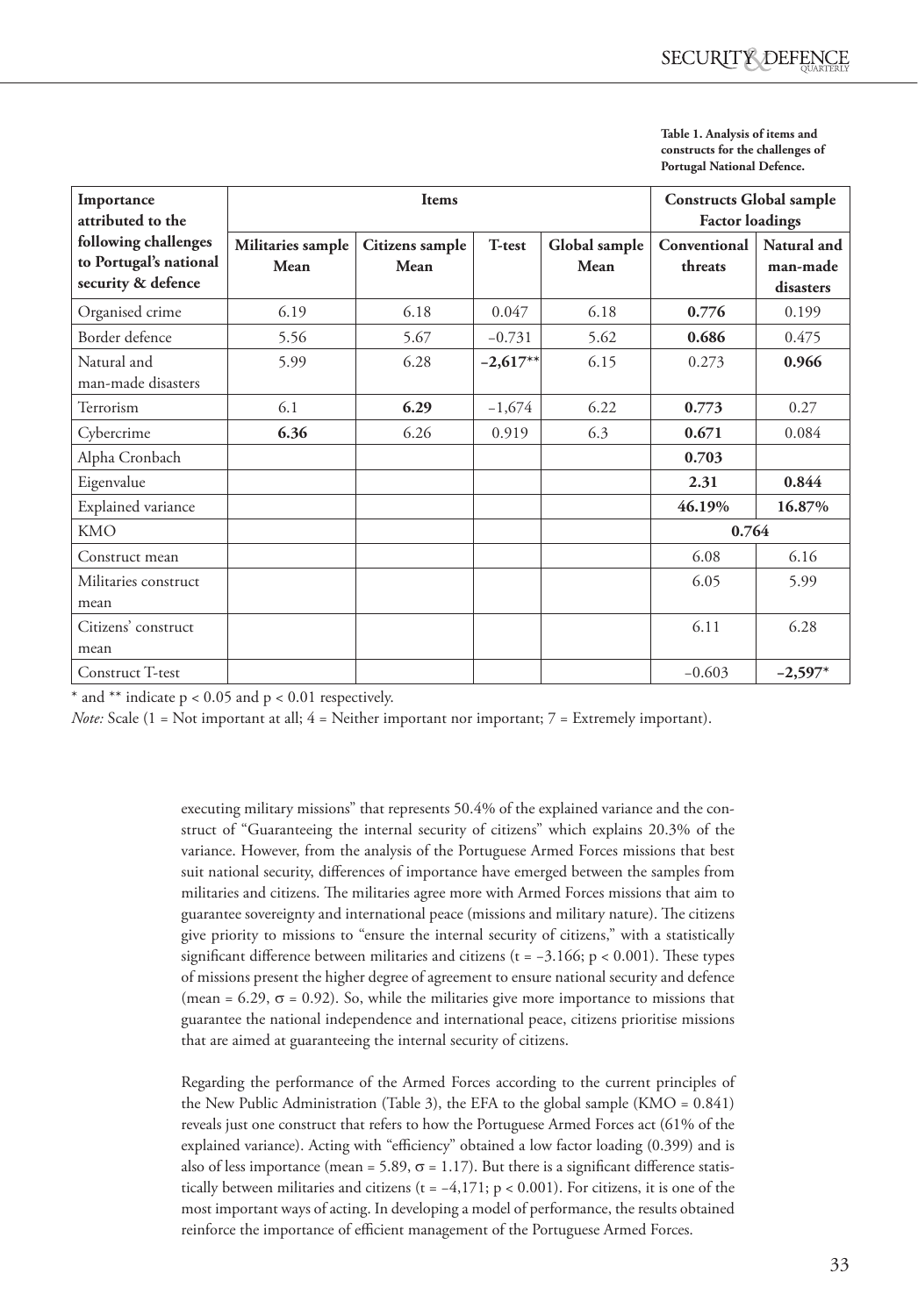#### **Table 2. Analysis of items and constructs of Portuguese Armed Forces missions.**

| Agreement on the<br>following missions of Portuguese                      |                                     |                                   | Items      | <b>Constructs Global sample</b><br><b>Factor loadings</b> |                                 |                                                         |
|---------------------------------------------------------------------------|-------------------------------------|-----------------------------------|------------|-----------------------------------------------------------|---------------------------------|---------------------------------------------------------|
| Armed Forces to ensure national<br>security and defence                   | <b>Militaries</b><br>sample<br>Mean | <b>Citizens</b><br>sample<br>Mean | T-test     | Global<br>sample<br>Mean                                  | Perform<br>military<br>missions | <b>Ensuring the</b><br>internal security<br>of citizens |
| Guarantee national independence and<br>territorial integrity of the State | 6.6                                 | 6.29                              | 2,895**    | 6.43                                                      | 0.74                            | $-0.213$                                                |
| Ensure the State's international<br>commitments                           | 6.33                                | 6.08                              | $2,093*$   | 6.19                                                      | 0.849                           | $-0.288$                                                |
| Support peace and humanitarian aid<br>outside the national territory      | 6.3                                 | 6.29                              | 0.042      | 6.3                                                       | 0.853                           | $-0.388$                                                |
| Ensuring the security of Portuguese<br>citizens                           | 6.37                                | 6.54                              | $-1,456$   | 6.47                                                      | 0.461                           | $-0.854$                                                |
| Perform technical-military cooperation<br>actions                         | 5.85                                | 5.73                              | 0.838      | 5.78                                                      | 0.727                           | $-0.441$                                                |
| Perform civil protection operations                                       | 5.87                                | 6.44                              | $-4.403**$ | 6.2                                                       | 0.344                           | $-0.929$                                                |
| Cooperate with security forces to com-<br>bat current threats and risks   | 6.04                                | 6.34                              | $-2,340*$  | 6.22                                                      | 0.285                           | $-0.875$                                                |
| Alpha Cronbach                                                            |                                     |                                   |            |                                                           | 0.799                           | 0.866                                                   |
| Eigenvalue                                                                |                                     |                                   |            |                                                           | 3,525                           | 1,422                                                   |
| Explained variance                                                        |                                     |                                   |            |                                                           | 50.36%                          | 20.31%                                                  |
| <b>KMO</b>                                                                |                                     |                                   |            |                                                           |                                 | 0.77                                                    |
| Construct mean                                                            |                                     |                                   |            |                                                           | 6.17                            | 6.29                                                    |
| Militaries construct mean                                                 |                                     |                                   |            |                                                           | 6.27                            | 6.1                                                     |
| Citizens' construct mean                                                  |                                     |                                   |            |                                                           | 6.18                            | 6.4                                                     |
| Construct T-test                                                          |                                     |                                   |            |                                                           | 1,741                           | $-3.166**$                                              |

\* and \*\* indicate  $p < 0.05$  and  $p < 0.01$  respectively

*Note:* Scale (1 = Strongly disagree; 4 = Neither agree nor disagree; 7 = Strongly agree).

From the analysis to the importance of the various components in terms of developing military capabilities (Table 4), the results show that for both samples, personnel and training are the most important components (mean = 6.55,  $\sigma$  = 0.77 and mean = 6.53,  $\sigma$  = 0.79, respectively). This reveals the importance of building adequate military capabilities (output), with a special focus on human resources and their training.

The results obtained according to the correlations made (Table 5) showed that military capabilities have a positive influence in combatting current threats and risks in carrying out missions and in their performance. However, although all correlations are positive and, for the most part, statistically significant, their value is somewhat different.

The results allow us to accept Hypothesis 1 (H1), verifying that military capabilities positively influence the fight against current threats and risks, although there are weak, but similar intensities between the correlations. There was a weak correlation between "military capabilities" and the fight against "conventional threats" (0.383) and the fight against "natural and man-made disasters" (0.414). Despite these weak correlations, the results also show that the importance given to the threat from "natural and man-made disasters" by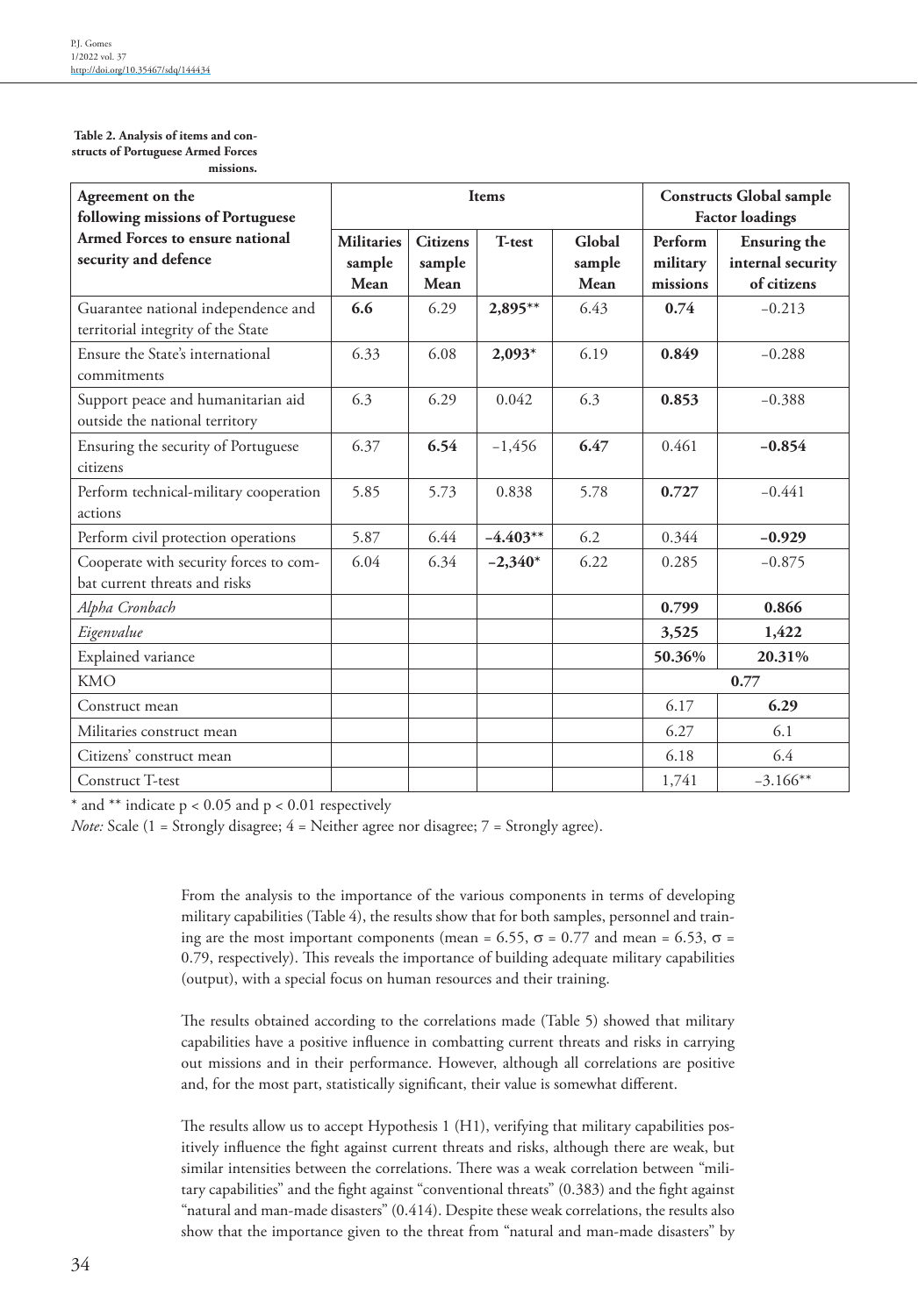| Table 3. Analysis of items and con- |
|-------------------------------------|
| structs of Portuguese Armed Forces  |
| ways of action.                     |

| Importance<br>attributed to the                                                  |      | Constructs<br>Global sample |            |                       |                                                                                 |  |  |
|----------------------------------------------------------------------------------|------|-----------------------------|------------|-----------------------|---------------------------------------------------------------------------------|--|--|
| <b>Portuguese Armed</b><br>Militaries sample<br>Forces ways of<br>Mean<br>action |      | Citizens sample<br>Mean     | T-test     | Global sample<br>Mean | <b>Factor loadings</b><br>Principles of the New<br><b>Public Administration</b> |  |  |
| Efficiency                                                                       | 5.55 | 6.16                        | $-4,171**$ | 5.89                  | $0.399$ (a)                                                                     |  |  |
| Economy                                                                          | 6.09 | 6.1                         | $-0.083$   | 6.09                  | 0.792                                                                           |  |  |
| Effective                                                                        | 6.08 | 6.19                        | $-1,014$   | 6.17                  | 0.795                                                                           |  |  |
| Input quality                                                                    | 6.07 | 5.96                        | 0.843      | 6.02                  | 0.802                                                                           |  |  |
| Output quality                                                                   | 6.29 | 6.26                        | 0.274      | 6.27                  | 0.837                                                                           |  |  |
| Outcome quality                                                                  | 6.41 | 6.41                        | 0.027      | 6.41                  | 0.82                                                                            |  |  |
| Alpha Cronbach                                                                   |      |                             |            |                       | 0.861                                                                           |  |  |
| Eigenvalue                                                                       |      |                             |            |                       | 3,671                                                                           |  |  |
| Explained variance                                                               |      |                             |            |                       | 61.19%                                                                          |  |  |
| <b>KMO</b>                                                                       |      |                             |            |                       | 0.841                                                                           |  |  |
| Construct mean                                                                   |      |                             |            |                       | 6.13                                                                            |  |  |
| Militaries construct<br>mean                                                     |      |                             |            |                       | 6.07                                                                            |  |  |
| Citizens' construct<br>mean                                                      |      |                             |            |                       | 6.19                                                                            |  |  |
| Construct T-test                                                                 |      |                             |            |                       | $-1,316$                                                                        |  |  |

\*\* indicate  $p < 0.01$ .

*Note:* Scale (1 = Not important at all; 4 = Neither important nor important; 7 = Extremely important).

citizens is quite different from the importance given by the military (this threat is only the fifth most important for the military). In terms of combat using military capabilities, this threat will even be considered as a construct apart.

The results obtained also allow the validation of Hypothesis 2 (H2), in which military capabilities positively influence military missions (0.668) and missions that "guarantee the internal security of citizens" (0.505). The correlations obtained between "military

> **Table 4. Analysis of items for the components of military capabilities.**

| Importance attributed to the following              | <b>Items</b>    |          |                 |      |           |               |          |  |
|-----------------------------------------------------|-----------------|----------|-----------------|------|-----------|---------------|----------|--|
| components for development military<br>capabilities | Military sample |          | Citizens sample |      | T-test    | Global sample |          |  |
|                                                     | Mean            | $\sigma$ | Mean            | σ    |           | Mean          | $\sigma$ |  |
| Training                                            | 6.54            | 0.69     | 6.52            | 0.85 | 0.247     | 6.53          | 0.79     |  |
| Equipment                                           | 6.42            | 0.7      | 6.42            | 0.85 | $-0.064$  | 6.42          | 0.79     |  |
| Personnel                                           | 6.62            | 0.63     | 6.51            | 0.86 | 1.203     | 6.55          | 0.77     |  |
| Infrastructure                                      | 6.06            | 0.95     | 6.29            | 0.92 | $-2,121*$ | 6.19          | 0.9      |  |
| Interoperability                                    | 6.28            | 0.88     | 6.29            | 0.92 | $-0.088$  | 6.29          | 0.9      |  |
| Leadership                                          | 6.5             | 0.81     | 6.38            | 0.93 | 1,142     | 6.43          | 0.88     |  |

 $*$  indicate  $p < 0.05$ .

*Note:* Scale (1 = Not important at all; 4 = Neither important nor important; 7 = Extremely important).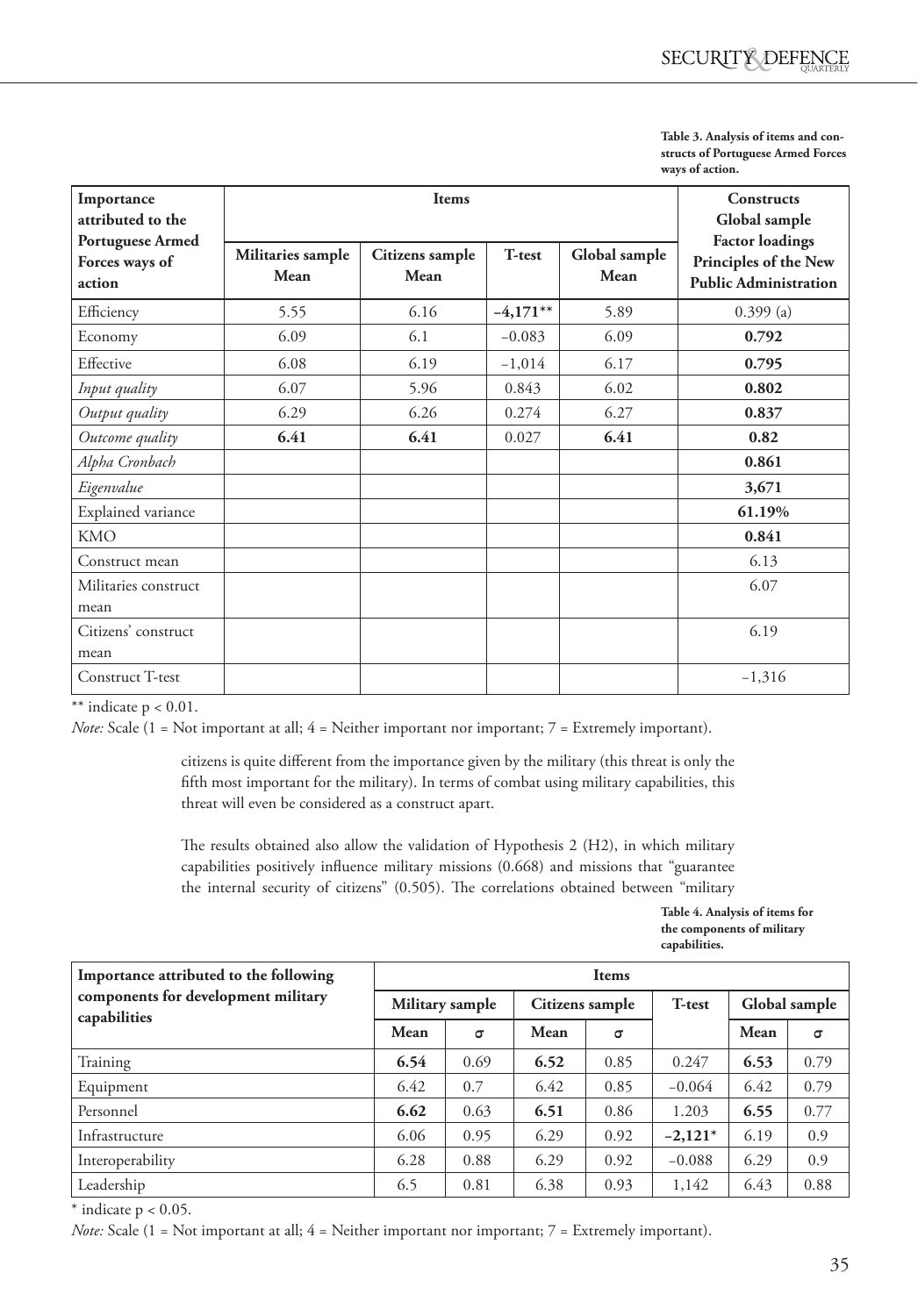**Table 5. Military capabilities impact on Portuguese Armed Forces performance.**

| <b>Constructs</b>                                         | Military capabilities |
|-----------------------------------------------------------|-----------------------|
| Combating natural and man-made disasters                  | $0.414**$             |
| Combating conventional threats                            | $0.383**$             |
| Perform military missions                                 | $0.668**$             |
| Perform internal missions to ensure security of citizens  | $0.505**$             |
| Ways of action by Principles of New Public Administration | $0.767**$             |

\*\* The correlation is relevant at 0.01 level.

capabilities" and the missions to be performed were moderate, but it was possible to see that the development of military capabilities must be essential for the fulfilment of internal missions that guarantee the security of citizens and classic missions (peace and national independence).

Regarding the validation of Hypothesis 3 (H3), we found that military capabilities should also allow the Armed Forces to act in accordance with the current principles of the New Public Administration (obtained construct), with a strong correlation also being found (0.767), despite the citizens preferring the performance of the Armed Forces for efficiency, while the militaries prefer the execution of missions with quality.

As a theoretical contribution to the level of the performance of public organisations, this article shows that military capabilities (outputs) are essential to the fulfilment of missions (outcomes). These results corroborate [Webber \(2004\)](#page-16-1), [Epstein and Buhovac, \(2009\)](#page-14-2) and [Dooren, Bouckaert and Halligan \(2015\).](#page-14-3)

# **Conclusions**

The current expectations of society demand that public organisations produce better quality public services and optimise their rates of efficiency and effectiveness. In this way, the aim is to meet the guiding principles of the New Public Administration. To answer the central research problem and the respective research objectives, it was crucial to understand the interorganisational complexity of the public sector, as well as of the Portuguese Armed Forces, and trying to evaluate how this public sub-sector measures its performance. Within the scope of this "new" public administration, it is essential for the Portuguese Armed Forces to develop adequate military capabilities (output) to see the extent of its missions (outcome) to respond to the threats and risks of 21st century.

We found that military capabilities have a positive impact on the performance of the Portuguese Armed Forces, namely, in combatting current threats and risks (conventional and civil protection) and in the execution of military operations (external and internal), meaning it can optimise its performance. The performance should improve the efficiency and quality of the missions. With regard to dealing with current threats and risks, we found that military capabilities have to face "conventional threats," as well as threats caused by "natural and man-made disasters." These last threats are actually the most important from the perspective of citizens and they need to be seen as just as relevant. As for the missions of the Portuguese Armed Forces, military capabilities have a positive influence on the execution of military missions that guarantee national sovereignty, as well as ensure the inherent international commitments, which are the missions the military are most in agreement with. However, military capabilities must also guarantee the internal security of citizens, which citizens are most in agreement with.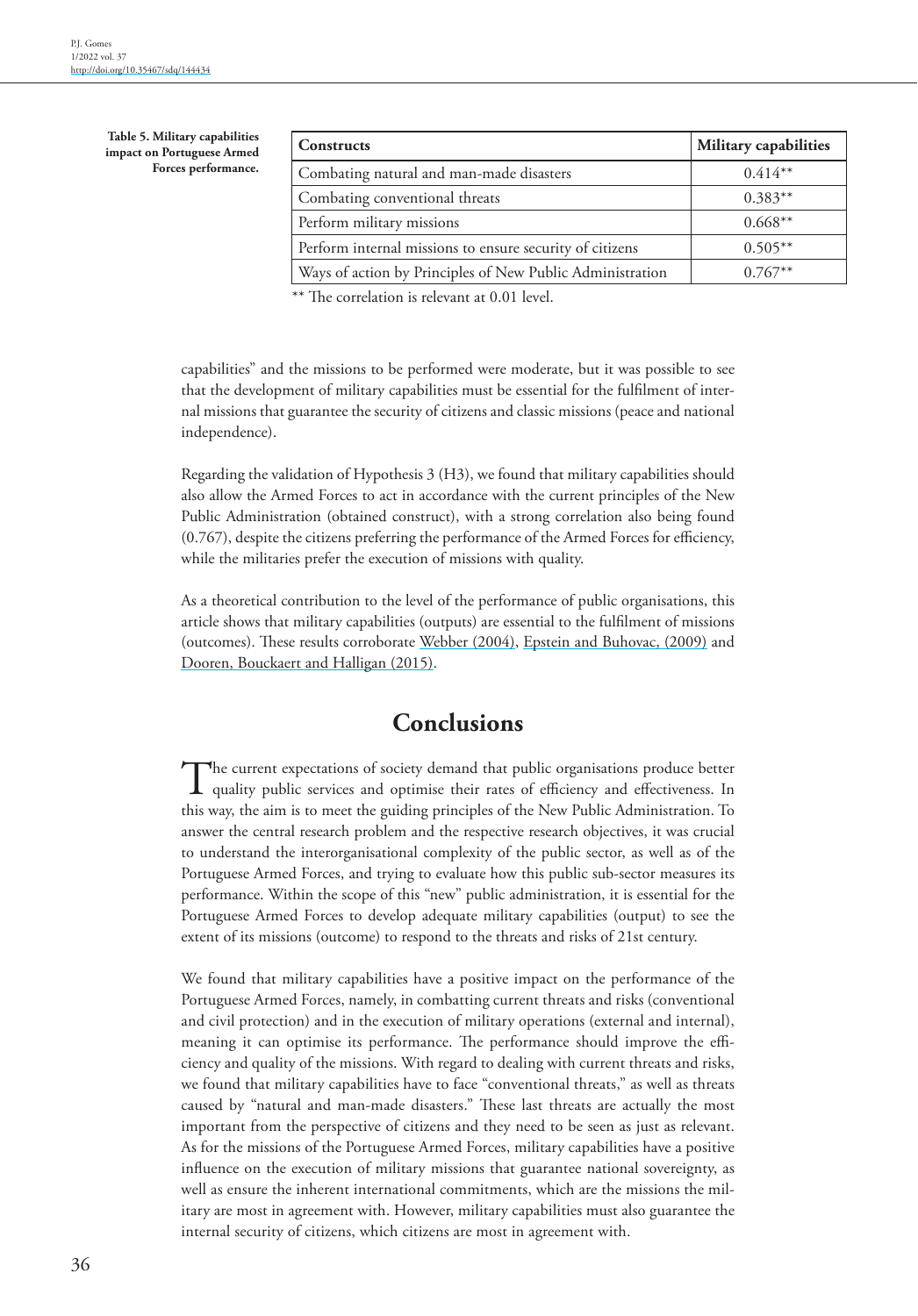The results also show that the citizens rate the performance of the Portuguese Armed Forces as efficient, while the military point to the quality of missions. This reveals the importance of the proper development of military capabilities, with a special focus on human resources.

The use of a convenience sample was a limitation because it could mean that the results are not reflective of the entire population. However, Saunders, Lewis and Thornhill (2009) consider that this type of sample is suitable for a study like this that is eminently exploratory.

With regard to the relevance of the topic, future researchers can propose an evaluation model with key performance indicators to measure the performance of the military capabilities.

### **Funding**

This research received no external funding. **Author contributions** The author has read and agreed to the published version of the manuscript. **Data availability statement** The data presented in this study are available in supplementary material. **Disclosure statement** No potential conflict of interest was reported by the authors.

## **References**

**Aberdeen, D., Thiébaux, S. and Zhang, L.** (2004) 'Decision-theoretic military operations planning', in *International Conference on Automated Planning and Scheduling*, pp. 402–412. Available at: [https://www.aaai.](https://www.aaai.org/Papers/ICAPS/2004/ICAPS04-047.pdf) [org/Papers/ICAPS/2004/ICAPS04-047.pdf](https://www.aaai.org/Papers/ICAPS/2004/ICAPS04-047.pdf) (Accessed: 1 June 2021).

<span id="page-13-6"></span>**Aguiar-Branco, J.P.C.** (2014) *Diretiva Ministerial de Planeamento de Defesa Militar*. Portugal: Diário da República, 2ª série, nº 175, 11set.

**Alford, J. and O'Flynn, J.** (2009) 'Making sense of public value: Concepts, critiques and emergent meanings', *International Journal of Public Administration*, 32(3–4), pp. 171–191. doi: [10.1080/01900690902732731.](http://doi.org/10.1080/01900690902732731)

<span id="page-13-2"></span>**Bachmann, S.-D. and Gunneriusson, H.** (2015) 'Hybrid wars: The 21st century's new threats to global peace and security', *Scientia Militaria – South African Journal of Military Studies*, 43(1), pp. 77–98. doi: [10.5787/43-1-1110.](http://doi.org/10.5787/43-1-1110.)

<span id="page-13-5"></span>**Beckley, M.** (2010) 'Economic development and military effectiveness', *Journal of Strategic Studies*, 33(1), pp. 43–79. doi: [10.1080/01402391003603581.](http://doi.org/10.1080/01402391003603581)

<span id="page-13-4"></span>**Boland, T. and Fowler, A.** (2000) 'A systems perspective of performance management in public sector organisations', *International Journal of Public Sector Management*, 13(5), pp. 417–446. doi: [10.1108/09513550010350832.](http://doi.org/10.1108/09513550010350832)

<span id="page-13-0"></span>**Borges, J.J.B.V.** (2013) 'As Forças Armadas na Segurança Interna: Mitos e Realidades', *Revista Militar*, 2532(1), pp. 25–41.

<span id="page-13-1"></span>**Borges, J.J.B.V. and Rodrigues, T. F** (2016) 'Ameaças e riscos transnacionais. Perspetivas institucionais', in *Ameaças e riscos transnacionais no novo mundo global.* 1ª Edição. Porto: Fronteira do Caos Editores, Lda., pp. 29–50.

<span id="page-13-3"></span>**Bouckaert, G.** (2013) 'Performance measurement and budgeting in the public sector', in *Para uma Reforma Abrangente da Organização e Gestão do Sector Público*. Fundação Calouste Gulbenkian, pp. 54–67.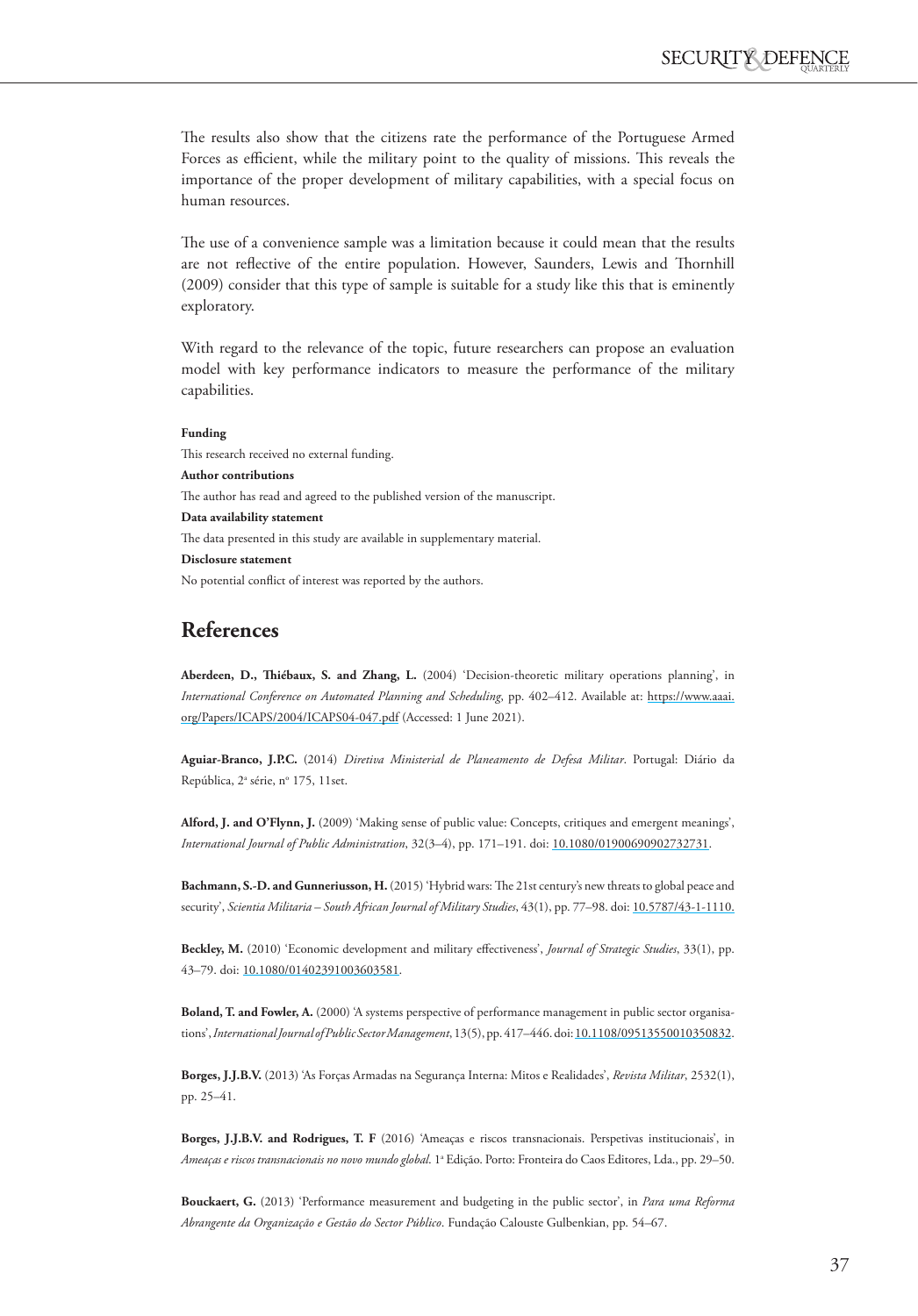<span id="page-14-14"></span>**Brites, R.** (2016) *Curso introdutório de Análise de dados com IBM SPSS*. Lisboa.

<span id="page-14-10"></span>**Bryson, J.M., Crosby, B.C. and Bloomberg, L.** (2014) 'Public value governance: Moving beyond traditional public administration and the new public management', *Public Administration Review*, 74(4), pp. 445–456. doi: [10.1111/puar.12238](http://doi.org/10.1111/puar.12238).

<span id="page-14-13"></span>**Creswell, J.W.** (2003) *Research design: Qualitative, quantitative, and mixed method approaches.* 2nd ed. Thousand Oaks, CA: Sage Publications.

<span id="page-14-11"></span>**Denhardt, R.B. and Denhardt, J.V.** (2000) 'The new public service: Serving rather than steering', *Public Administration Review*, 60(6), pp. 549–559. doi: [10.1111/0033-3352.00117](http://doi.org/10.1111/0033-3352.00117).

<span id="page-14-4"></span>**Dooren, W.V.** (2005) 'What makes organisations measure ? Hypotheses on the causes and conditions for performance measurement', *Financial Accountability & Management*, 21(August), pp. 363–384. doi: [10.1111/j.0267-4424.2005.00225.x.](http://doi.org/10.1111/j.0267-4424.2005.00225.x)

<span id="page-14-12"></span>**Dooren, W.V.** (2006) *Performance measurement in the Flemish public sector: A supply and demand approach*, *Faculteit Sociale Wetenschappen*. Leuven: Faculteit Sociale Wetenschappen.

<span id="page-14-3"></span>**Dooren, W.V., Bouckaert, G. and Halligan, J.** (2015) *Performance management in the public sector*. 2nd ed. New York: Routledge.

<span id="page-14-5"></span>**Drent, M., Hendriks, R. and Zandee, D.** (2015) *New threats, new EU and NATO responses*. Hague: Netherlands Institute of International Relations Clingendael.

<span id="page-14-6"></span>**Duke, S. and Ojanen, H.** (2006) 'European integration bridging internal and external security: Lessons from the European security and defence policy', *Journal of European Integration*, *28*(5). doi: [10.1080/07036330600979714.](http://doi.org/10.1080/07036330600979714)

<span id="page-14-2"></span>**Epstein, M.J. and Buhovac, A.R.** (2009) *Performance measurement of non-profit organizations*. New York: American Institute of Certified Public Accountants.

**Estado – Maior General das Forças Armadas** (2018) *Diretiva Estratégica 2018/2021*. Lisboa: Estado-Maior General das Forças Armadas.

<span id="page-14-7"></span>Feiteira, A. (2016) 'Tendência das ameaças globais. Ordem jurídica internacional e Intelligence', in *Ameaças e riscos transnacionais no novo mundo global*. 1a Edição, pp. 290–302. Porto: Fronteira do Caos Editores, Lda.

<span id="page-14-8"></span>**Fernandes, L. F.** (2005) 'As novas ameacas como instrumento de mutação do conceito "Segurança"', in *I Colóquio de Segurança Interna*. Coimbra: Almedina, pp. 123–152.

<span id="page-14-0"></span>**Garcia, F.P.** (2015) 'O Instrumento Militar e as Forças Armadas', *Revista Militar*, 2556(1), pp. 17–32.

<span id="page-14-1"></span>Gomes, P., Mendes, S. and Carvalho, J. (2010) 'O Balanced Scorecard como instrumento de medida de desempenho das forças policiais', *Global Economics and Management Review*, pp. 91–114. Available at: [http://www.scielo.mec.pt/scielo.php?pid=S0873-74442010000200006&script=sci\\_arttext](http://www.scielo.mec.pt/scielo.php?pid=S0873-74442010000200006&script=sci_arttext) (Accessed: 1 June 2021).

<span id="page-14-9"></span>**Gruening, G.** (2001) 'Origin and theoretical basis of new public management', *International Public Management Journal*, 4, pp. 1–25. doi: [10.1016/S1096-7494\(01\)00041-1.](http://doi.org/10.1016/S1096-7494(01)00041-1)

<span id="page-14-15"></span>**Hair, F., Hult, M., Ringle, C., and Sarstedt, M.** (2017) *A primer on partial least squares structural equation modeling (PLS-SEM)*. 2nd ed. London: Sage Publications.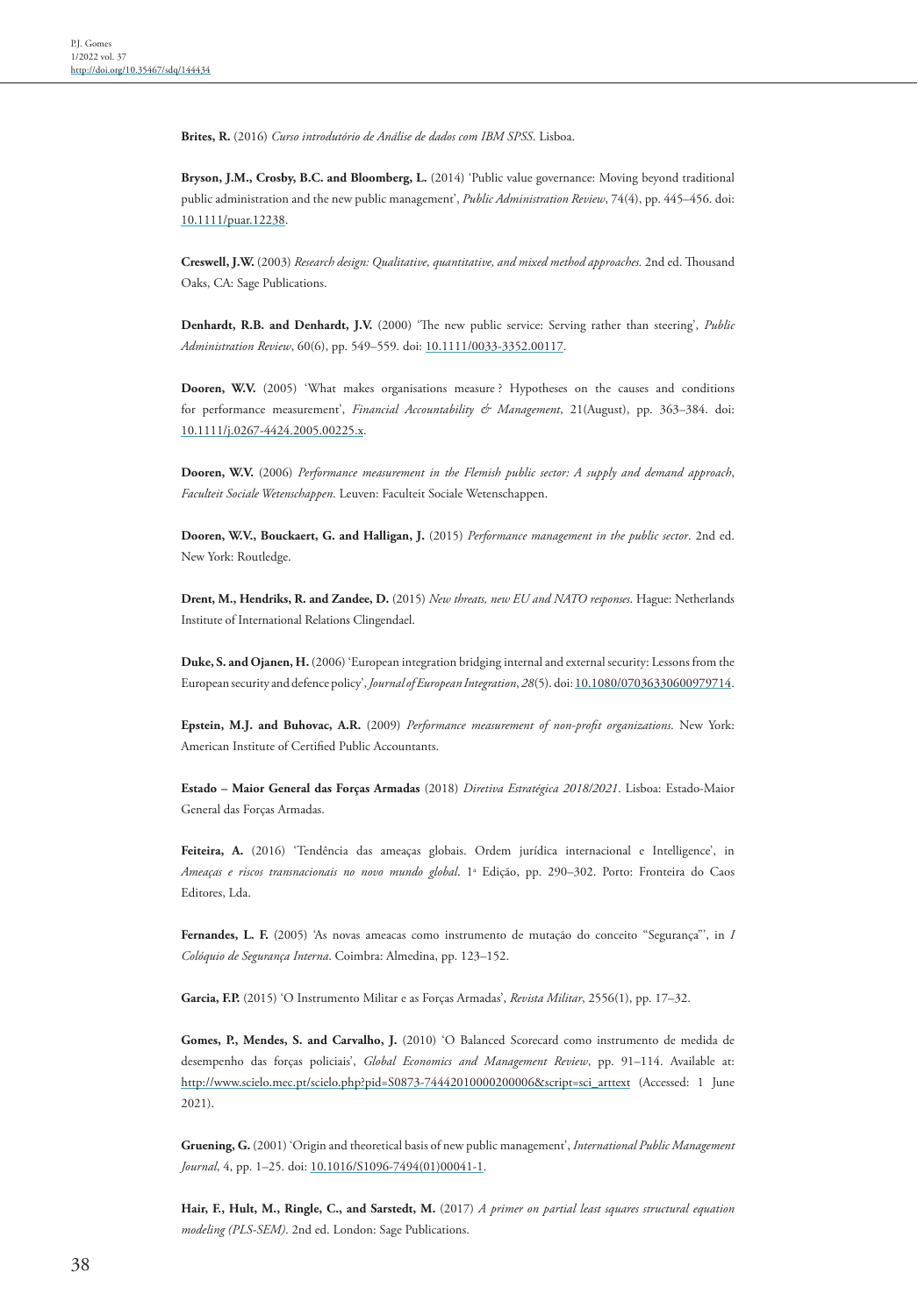**Hannay, J.E. and Gjørven, E.** (2021) 'Leveraging network-centric strategic goals in capabilities', *Journal of Military Studies*, pp. 1–15. doi: [10.2478/jms-2021-0001](http://doi.org/10.2478/jms-2021-0001).

<span id="page-15-1"></span>**Heng, T.W.** (2012) 'The concept of a decisive battle and the key takeaways for the Singapore armed forces', *Journal of the Singapore Armed Forces*, 42(1), pp. 1–11.

Julnes, P.D.L. and Holzer, M. (2001) 'Promoting the utilization of performance measures in public organizations: An empirical study of factors affecting adoption and implementation', *Public Administration Review*, 61(6), pp. 693–708. doi: [10.1111/0033-3352.00140](http://doi.org/10.1111/0033-3352.00140).

**Klein, P. G., Mahoney, J. T., Mcgahan, A. M., and Pitelis, C. N.** (2013) 'Capabilities and strategic entrepreneurship in public organizations', *Strategic Entrepreneurship Journal*, 7, pp. 70–91. doi: [10.1002/sej.1147](http://doi.org/10.1002/sej.1147).

<span id="page-15-11"></span>**Krosnick, J.A. and Presser, S.** (2010) 'Question and questionnaire design', in *Handbook of survey research*. 2nd ed. West Yorkshire: Emerald Group.

**Marôco, J.** (2014) *Análise Estatística com o SPSS Statistics*. 6ª Edição. Pêro Pinheiro: Gráfica Manuel Barbosa e Filhos.

**Ministério da Defesa Nacional** (2013) *Conceito Estratégico de Defesa Nacional*. Lisboa. Available at: [https://](https://www.defesa.gov.pt/pt/comunicacao/documentos/Lists/PDEFINTER_DocumentoLookupList/Conceito-Estrategico-de-Defesa-Nacional.pdf) [www.defesa.gov.pt/pt/comunicacao/documentos/Lists/PDEFINTER\\_DocumentoLookupList/Conceito-](https://www.defesa.gov.pt/pt/comunicacao/documentos/Lists/PDEFINTER_DocumentoLookupList/Conceito-Estrategico-de-Defesa-Nacional.pdf)[Estrategico-de-Defesa-Nacional.pdf](https://www.defesa.gov.pt/pt/comunicacao/documentos/Lists/PDEFINTER_DocumentoLookupList/Conceito-Estrategico-de-Defesa-Nacional.pdf) (Accessed: 11 February 2022).

<span id="page-15-5"></span>**Moore, M.H.** (2003) *The public value scorecard: A rejoinder and an alternative to 'strategic performance measurement and management in non-profit organizations' by Robert Kaplan*. Cambridge: Harvard University.

<span id="page-15-0"></span>**Moore, M.H.** (2013) *Recognizing Public Value*. Cambridge: Harvard University Press.

<span id="page-15-6"></span>**Moore, M. and Khagram, S.** (2004) *On creating public value: What business might learn from government about strategic management*. *A Working Paper of the Corporate Social Responsibility Initative No. 3.* Cambridge: Harvard University, John F. Kennedy School of Government.

<span id="page-15-8"></span>**Mukaka, M.M.** (2012) 'Statistics corner: A guide to appropriate use of correlation coefficient in medical research', *Malawi Medical Journal*, 24(3), pp. 69–71.

<span id="page-15-3"></span>**NATO** (2010) *Strategic concept for the defence and security of NATO*. Brussels: NATO Public Diplomacy Division, pp. 1–40.

**O'Flynn, J.** (2007) 'From new public management to public value: Paradigmatic change and managerial implications', *The Australian Journal of Public Administration*, 66(3), pp. 353–366. doi: [10.1111/j.1467-8500.2007.00545.x.](http://doi.org/10.1111/j.1467-8500.2007.00545.x)

<span id="page-15-7"></span>**OECD** (2009) *Measuring government activity*. Paris: OECD Publishing.

<span id="page-15-4"></span>**Osborne, S.P.** (2006) 'The new public governance?', *Public Management Review*, 8(3), pp. 377–387. doi: [10.1080/14719030600853022.](http://doi.org/10.1080/14719030600853022)

<span id="page-15-2"></span>**Pires, N.C.B.D.L.** (2016) 'Das ameaças e riscos intangíveis aos estados frágeis e às guerras civis', in *Ameaças e riscos transnacionais no novo mundo global*. 1ª Edição. Porto: Fronteira do Caos Editores, Lda., pp. 153–174.

<span id="page-15-10"></span>Pocinho, M. and Figueiredo, J.P. (2000) 'SPSS: Uma ferramenta para a base de dados'. Guarda: Instituto Politécnico da Guarda, pp. 1–76.

<span id="page-15-9"></span>**Poister, T.H.** (2003) *Measuring performance in public and nonprofit organizations*. San Francisco: Jossey-Bass.